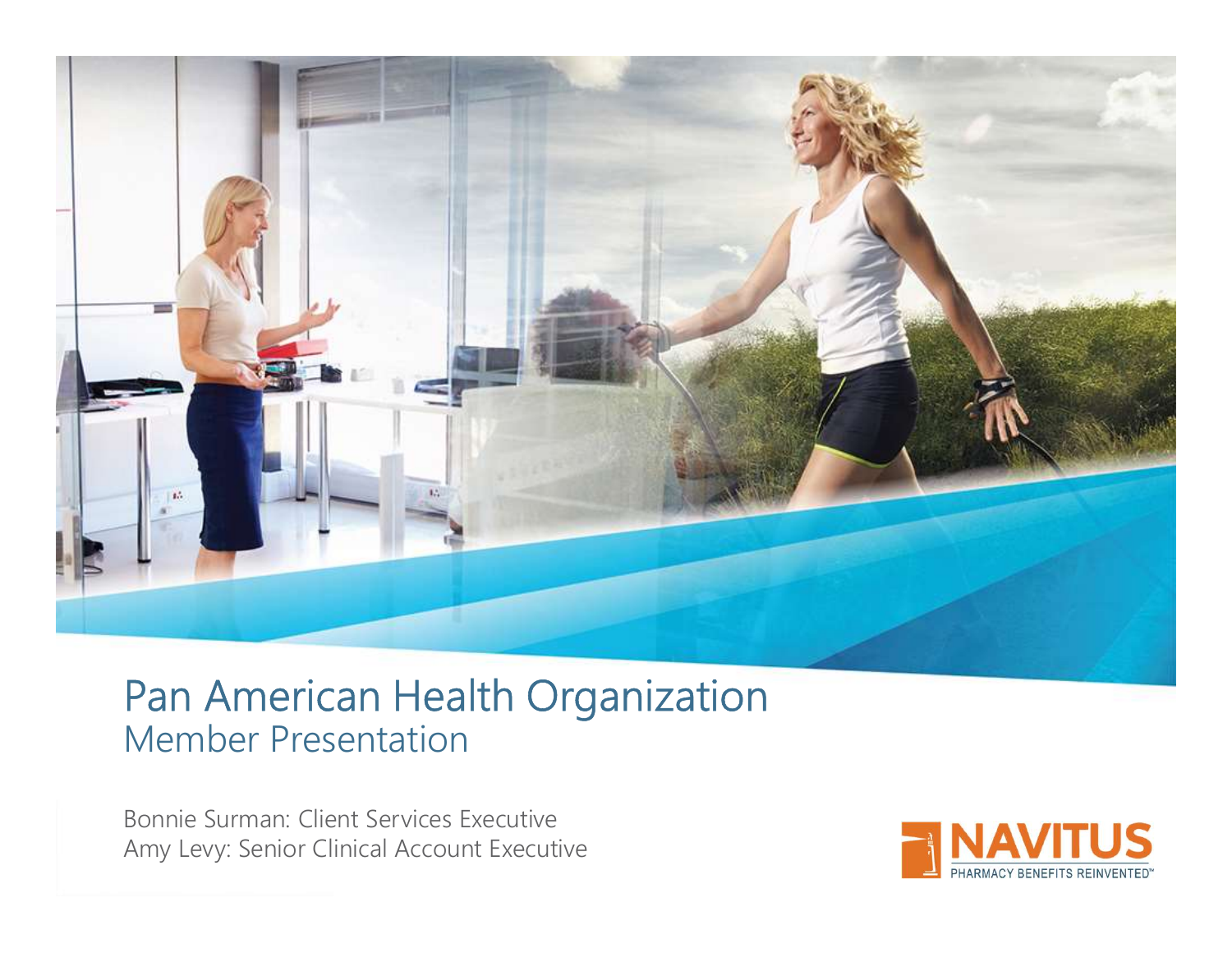

## Brand vs. Generic & DAW

## Consider a Less Expensive Generic

- A generic medication has been deemed by the Food and Drug Administration (FDA) to be equivalent to the branded product, this means it will work the same way for you as the branded medication does and vs. Generic & DAW<br>
Solar a Less Expensive Generic<br>
Anterior and Drug<br>
inistration (FDA) to be equivalent to the branded product, this means it<br>
solar the same way for you as the branded medication does<br>
the same way fo
- Most generic medications are less costly than their brand counterparts
- What do you do if your doctor told you to always take the brand?
	- Your doctor should be writing the prescription for the brand name medication a DAW (dispense as written) 1 on the prescription
- If your doctor doesn't indicate that it is medically necessary for you to take the brand, and you choose to use the brand, that is considered DAW 2 meaning neric medication has been deemed by the Food and Drug<br>inistration (FDA) to be equivalent to the branded product, this means it<br>vork the same way for you as the branded medication does<br>t generic medications are less costly will incur a DAW penalty

# DAW 2 penalty = the cost of branded product + the difference of the generic



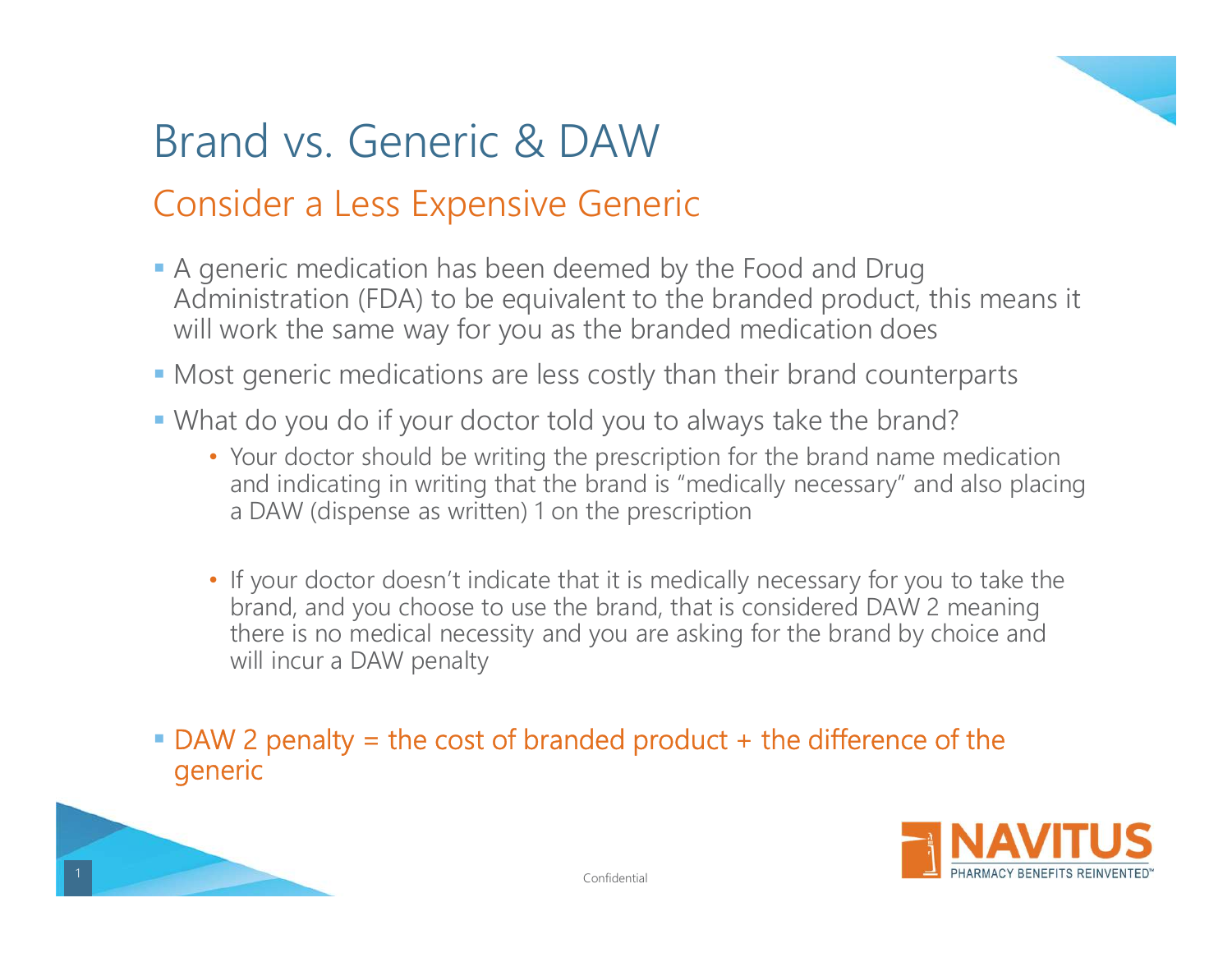## Saving Money on Your Prescription Drug Costs Consider a Less Expensive Generic

- Generic medications are just as effective as brand-name drugs, yet often only a fraction of the cost.
- If you are taking a brand drug, ask your provider if a generic alternative is appropriate.

## Take Advantage of 90-Day Refills

- Ask your provider if your maintenance medication can be filled every 90 days instead of every 30 days.
- 90-Day refills can be filled at your retail pharmacy or through Costco Mail Order.

### Compare Prices

 Utilize the Navitus App or Navitus Member Portal to compare prices at pharmacies in your area.



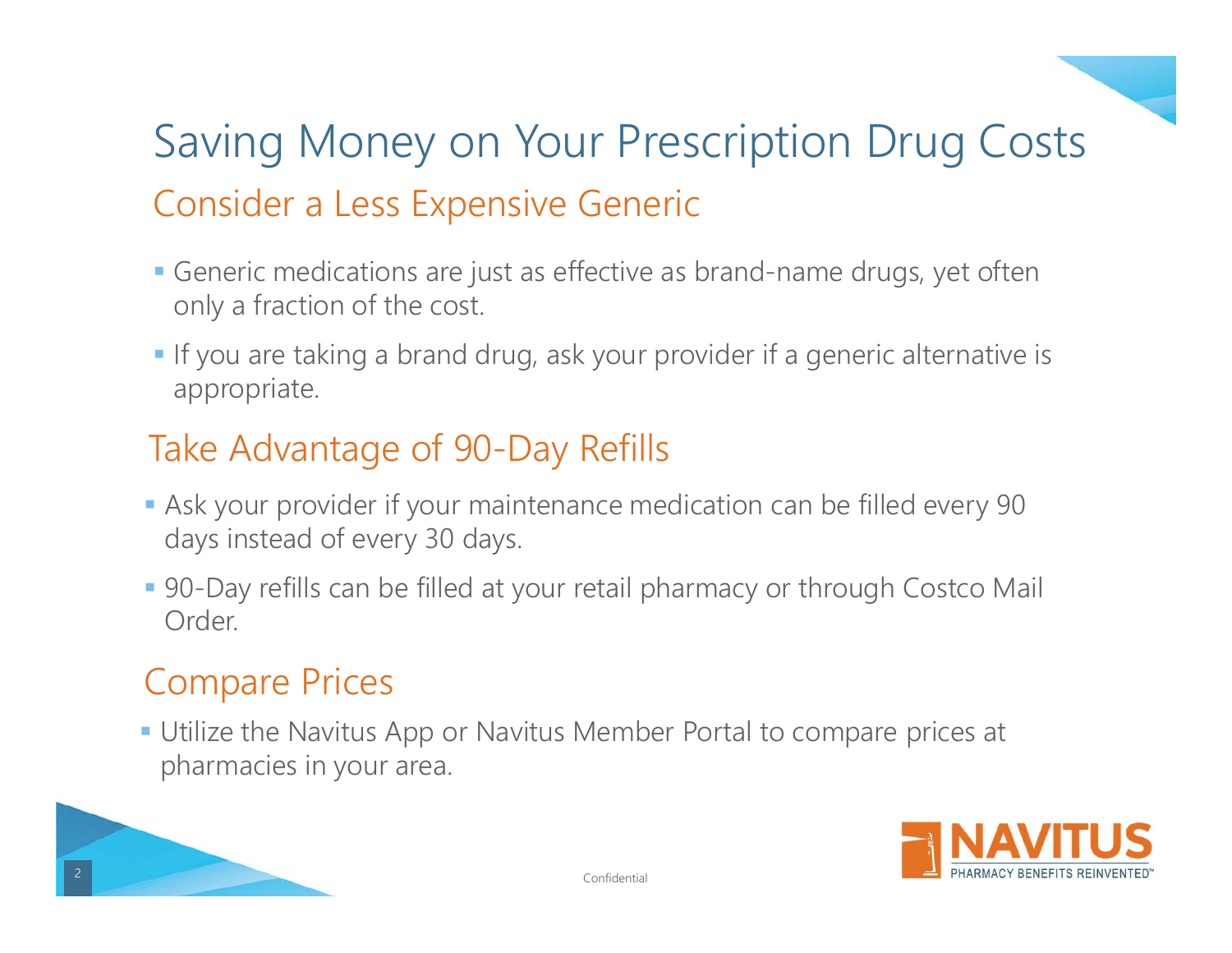

## Vaccinations at the Pharmacy are \$0 copay

- Vaccinations at the Pharmacy are \$0 copay<br>
 Pharmacies are able to provide a multitude of vaccinations on site<br>
for adults.<br>
 Laws do vary by state if a pharmacy can provide vaccinations to<br>
children and you should check for adults.
	- Laws do vary by state if a pharmacy can provide vaccinations to children and you should check with your local pharmacist for their ability to vaccinate the entire family
- Vaccinations at the Pharmacy are \$0 copay<br>
 Pharmacies are able to provide a multitude of vaccinations on site<br>
for adults.<br>
 Laws do vary by state if a pharmacy can provide vaccinations to<br>
children and you should check requirements are met, then you should provide your Navitus ID card for processing like any other prescription. example the entire family<br>
• pharmacy is able to provide vaccinations on site and age<br>
• pharmacy is able to provide vaccinations on site and age<br>
• processing like any other prescription.<br>
• Vaccines obtained at the pharm
	- Vaccines obtained at the pharmacy are \$0 copay
- COVID Vaccines are being made available in a multitude of settings
	- You can use your Navitus ID card at a pharmacy to receive the vaccine
	- You may also be able to use your Medical ID card as well
	- charge to you



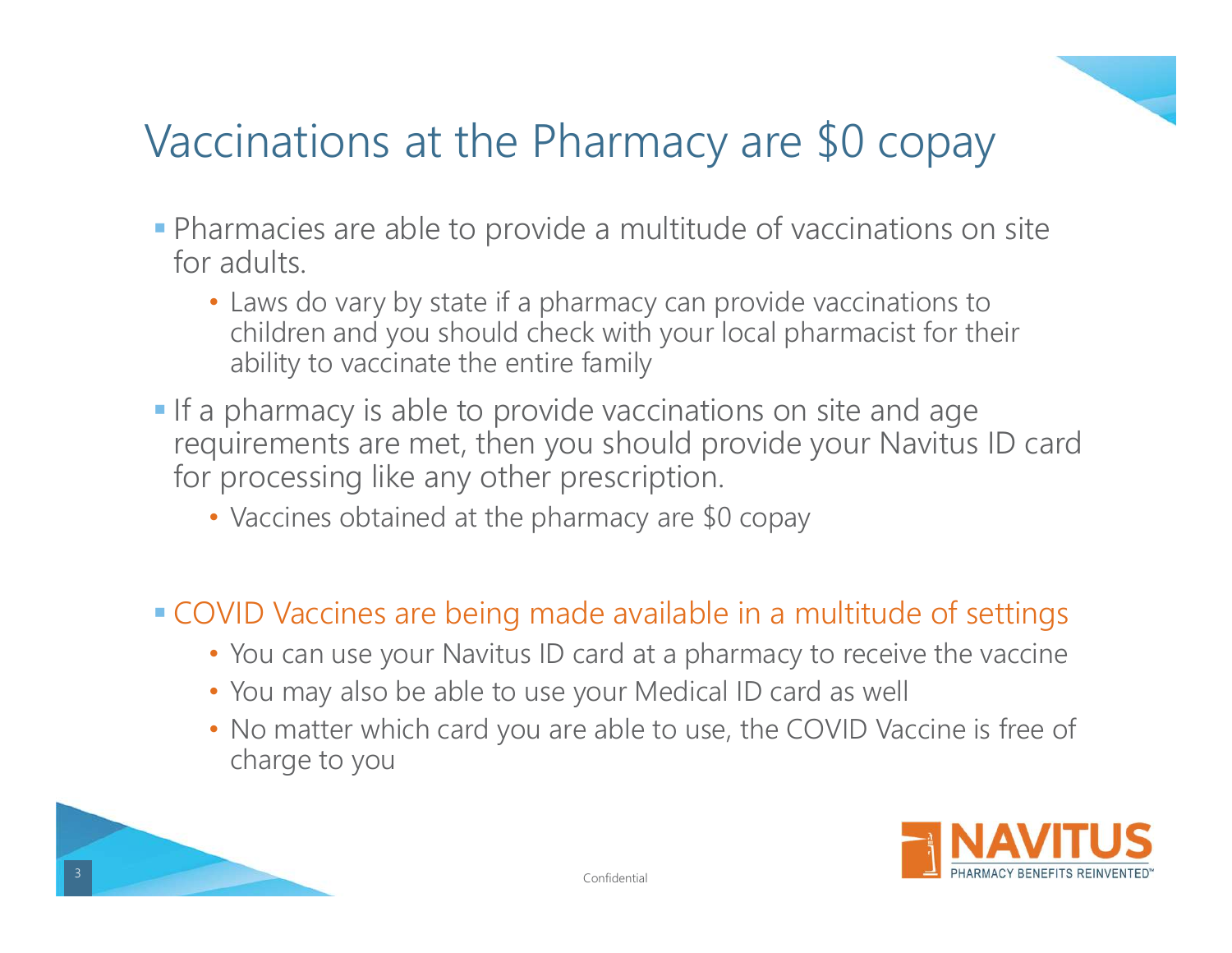## Navitus Customer Care

#### Agents are Available 24/7

- Navitus Customer Care agents are available to assist with any pharmacy benefit questions or concerns:
	- Drug Questions and Coverage
	- Member Portal and Mobile App Registration
	- Processing Information
	- Prescription Cost Questions or Concerns
		- − If you feel you were paying a lot less for your medication previously, please reach out to Customer Care and they can ensure proper processing information was input at the pharmacy.
- Customer Care agents will initiate the process to provide interpreting services when needed to assist in translation between members and Customer Care agents.

#### Call Navitus Customer Care at 1.844.268.9789 Number is also located on Member ID Card



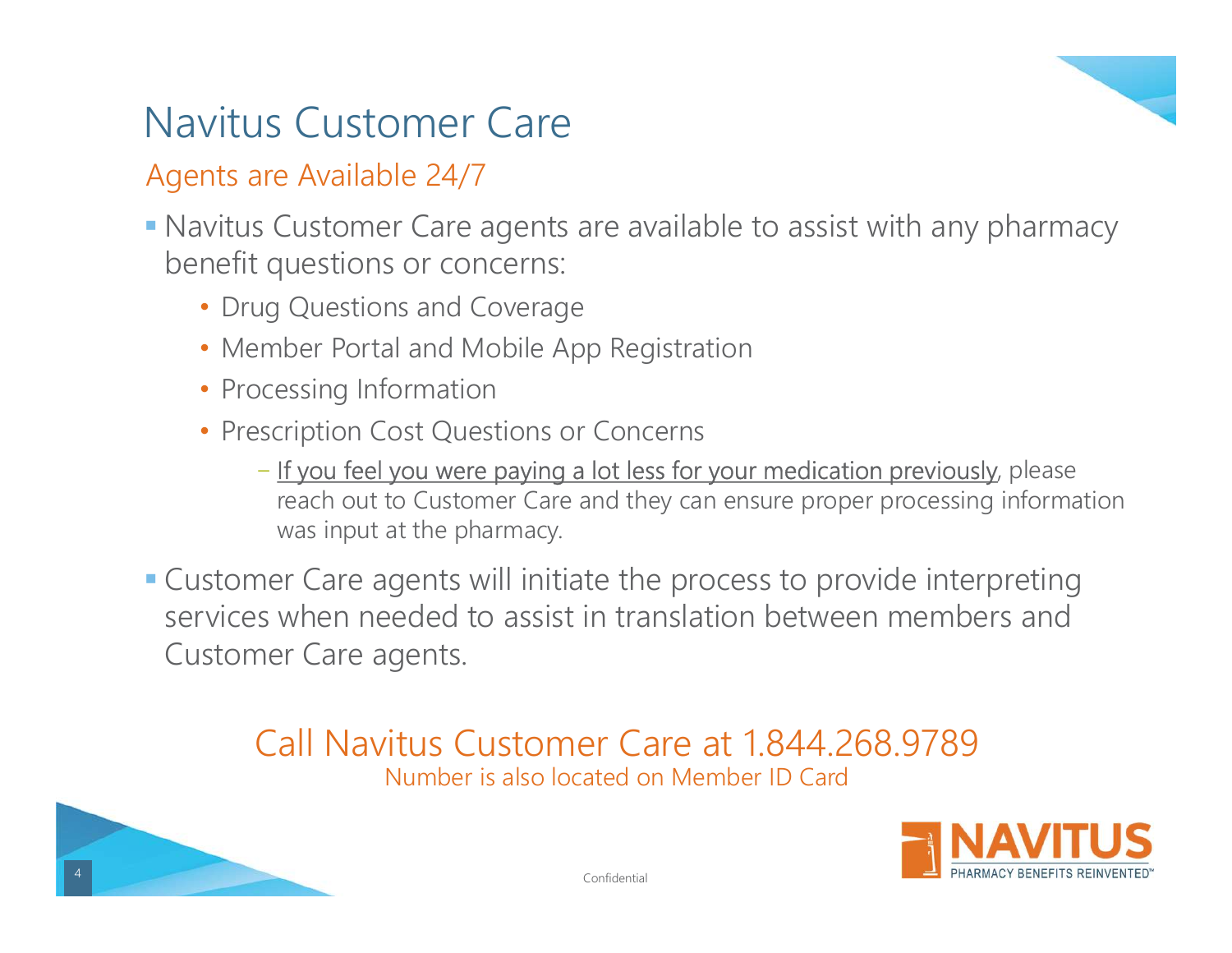

## Navi-Gate® for Members Overview & Portal Demo

- You can now access the online member portal where you can learn more about your prescription benefit program, medication history, and drug information.
- Helpful resources include frequently asked questions, contact information and a self-service section with appropriate forms.
- Convenient access is provided to plan-specific information including:
	- "Cost Compare" for comparing pharmacy costs.
	- Drug Search/ Side Effects and Interactions.
	- Forms for items such as Prior Authorizations and Manual Claims.
	- Formulary Listing.
	- Mail Order Service.
	- Pharmaceutical Management Procedures.
	- And more



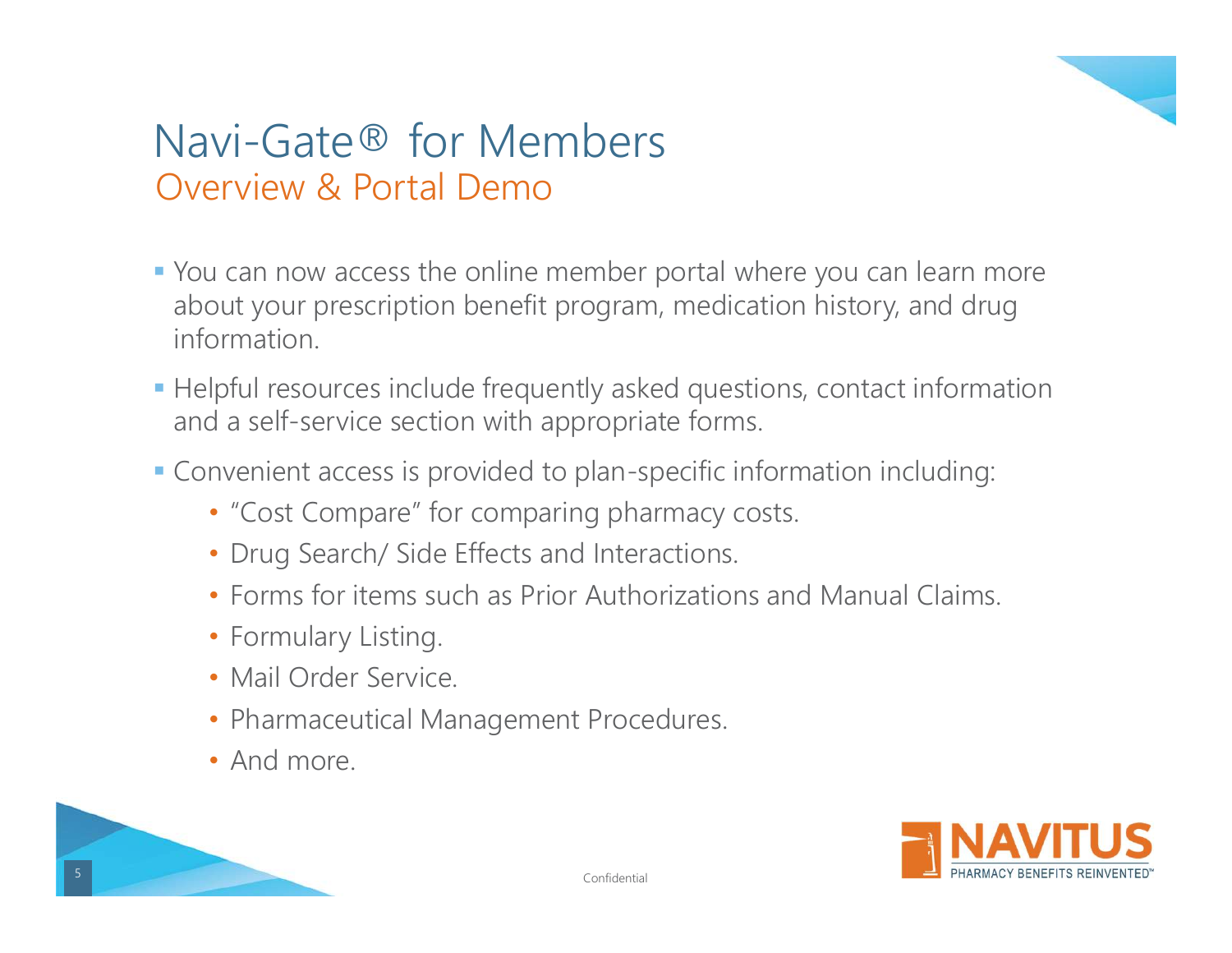

## About the App

#### Prescription Benefits at Your Fingertips

| 2:12                                            | ÷ I            |
|-------------------------------------------------|----------------|
| <b>NAVITUS</b><br>PHARMACY BENEFITS REINVENTED™ |                |
|                                                 |                |
|                                                 |                |
| Email                                           |                |
| Password                                        | ◉              |
| <b>LOGIN</b>                                    | <b>SIGN UP</b> |
| <b>FORGOT PASSWORD?</b>                         |                |
| <b>OFFLINE ID CARDS</b>                         |                |
|                                                 |                |
| FOR ACCOUNT ASSISTANCE CALL 1-844-268-9789      |                |

- With Navitus' mobile app, members can:
	- Compare medication prices to find the lowest-cost option
	- Locate the most convenient network pharmacies
	- Save preferred pharmacies for quick and easy access
	- Access medication and benefit information
	- View member ID card
- **Features include:** 
	- Drug search
	- Cost compare
	- Pharmacy search
	- Favorite pharmacies
	- Member ID card



e de la confidential de la confidential de la confidential de la confidential de la confidential de la confidential de la confidential de la confidential de la confidential de la confidential de la confidential de la confi